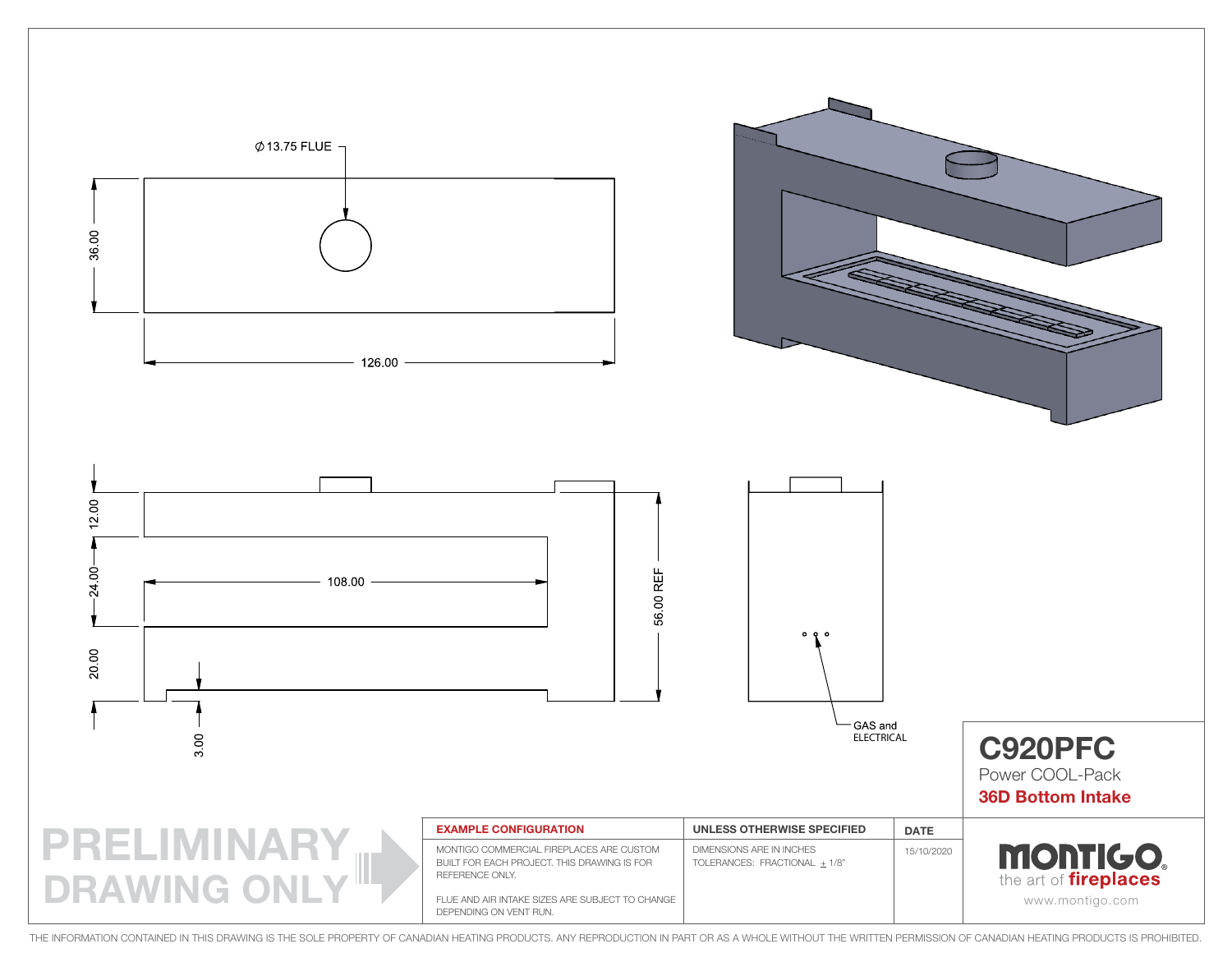

THE INFORMATION CONTAINED IN THIS DRAWING IS THE SOLE PROPERTY OF CANADIAN HEATING PRODUCTS. ANY REPRODUCTION IN PART OR AS A WHOLE WITHOUT THE WRITTEN PERMISSION OF CANADIAN HEATING PRODUCTS IS PROHIBITED.